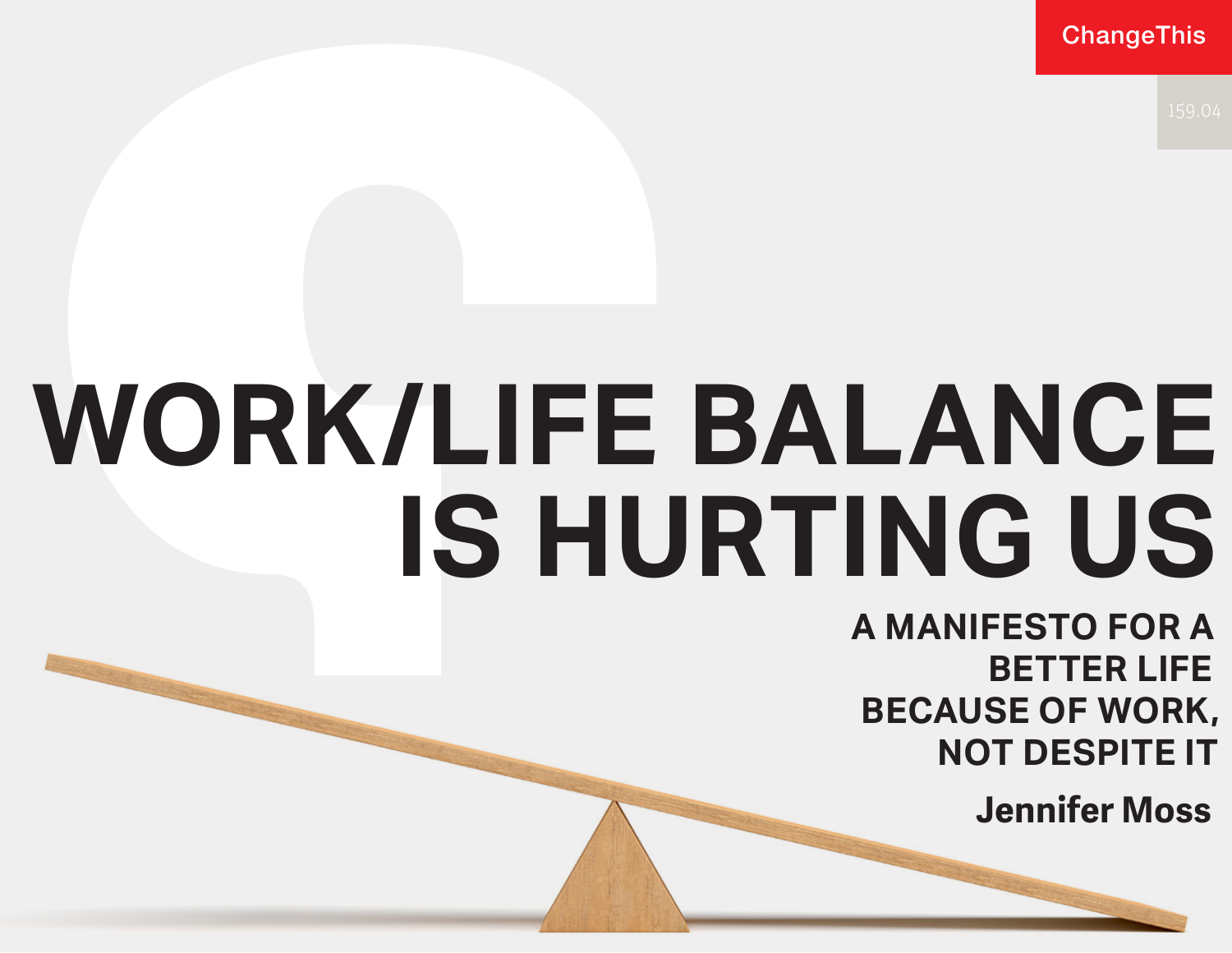Jennifer Moss Work/Life Balance Is Hurting Us

**C** 

Work/Life Balance Is Hurting<br>Jennifer Moss

## **I believe that work/life balance is killing us.**

Why?

Because it makes us believe that work is hard and horrible—that life is fun and work is tolerated. Too many of us cling to the weekend after just "getting by" every other day of the week. Life shouldn't begin on Friday and end on Sunday.

I understand why so many people feel this way. In the past, there was a solid rationale for bifurcating these two existences. Less than a century ago, rural farming was still an important occupation and the working class was often divided by socioeconomic status with the wealthiest making up only a small percentage of the total labor force. Most of the working class struggled to make a decent living in factories, shipyards, and farming. Men, women and children worked in sweatshops, often receiving pay that was incommensurate with their labor. For many, work was just another harsh and intolerable condition to endure.

Sadly, I see that history holding us back. Yes, there are still areas of the economy and the world where this type of unfair laboring still occurs, and we absolutely still need to tackle this serious problem. But I don't believe that is the reason most people see work as a lifelong endurance test rather than a place to find meaning, accomplishment, and joy.

Did you know that the average person spends 90,000 hours at work over their lifetime? Yet, we still make an exhaustive effort to keep our work lives and our home lives separate.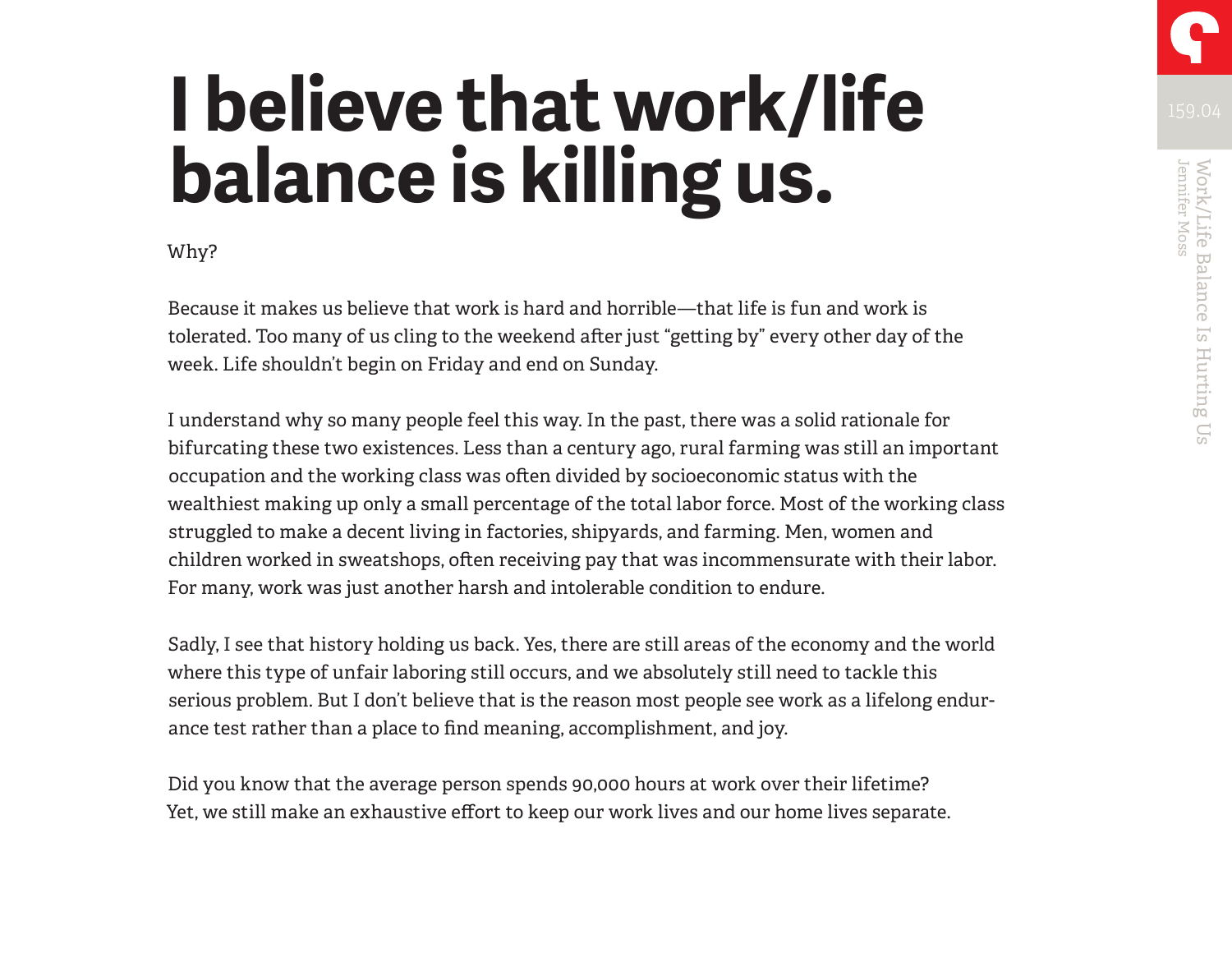Unfortunately, with global engagement resting at about 13% (Gallup 2015), it still feels like work isn't that much more tolerable despite the improvements in workplace conditions.

We should then ask, why does it cause so much stress?

## **A Brand in Peril**

One of the most glaring reasons for this workplace malaise stems from a lack of passion for the work we do every day. When we are passionate, we feel purpose-driven and it increases our performance. This cycle offers a positive feedback in the form of new job challenges, increased pay, better opportunities for growth, and freedom to be autonomous.

Conversely, when we lack joy in the work we do every day, it can make it more challenging to go above and beyond. This reduction in our performance levels then decreases our chances for all the above benefits.

Unfortunately, the issue starts way back during those early years when we're making our career choices. By the time we've realized we lack passion in the job we're engaging in every day, we feel financially obligated to stay in these roles. For many, it becomes a sunk cost argument that forces people to feel like they should bide their time until retirement.

Because of this, "work" can't seem to shake its reputation. I think it needs a rebrand.

The literal dictionary definition of work is an, "activity involving mental or physical effort done in order to achieve a purpose or result." The example Webster's uses here, "he was tired after a day's work in the fields," speaks volumes about how the term "work" is interpreted.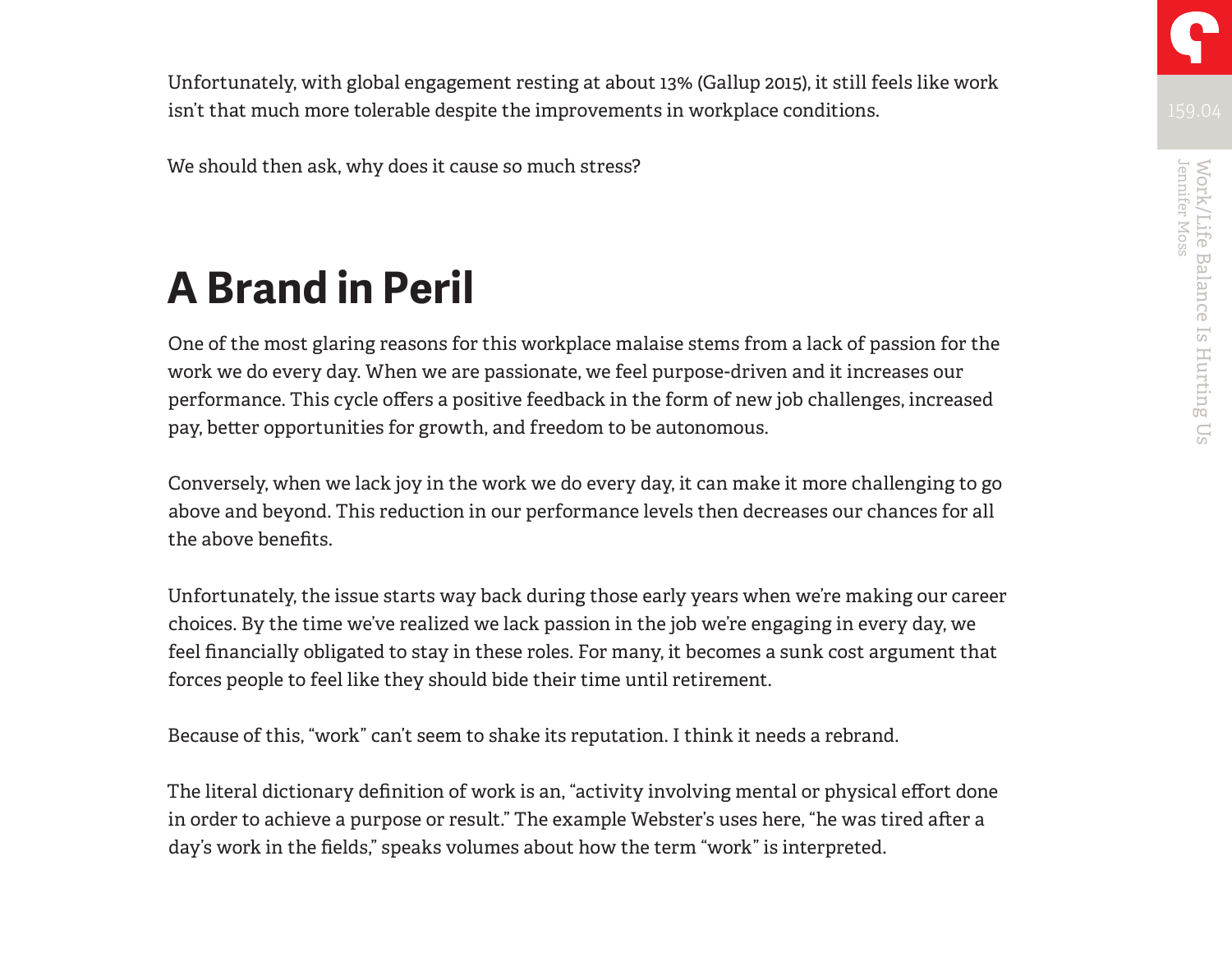I saw this represented in the poll I put out on my various social media sites. I asked my network to write a word or sentence that immediately comes to mind when someone says "work."

There were many who spoke of challenge and meaning and purpose, but there was also a common thread of words like "hard," "tired," "exhausting," and there were more than a few who used the term "ugh" to describe their experience of work.

Far too many people are connecting work to rote labor and separating it from their enjoyment of life, once again proving that work/life balance is a false narrative that is inevitably harming us, not helping us.

Did you know that the average person spends 90,000 hours at work over their lifetime? Yet, we still make an exhaustive effort to keep our work lives and our home lives separate.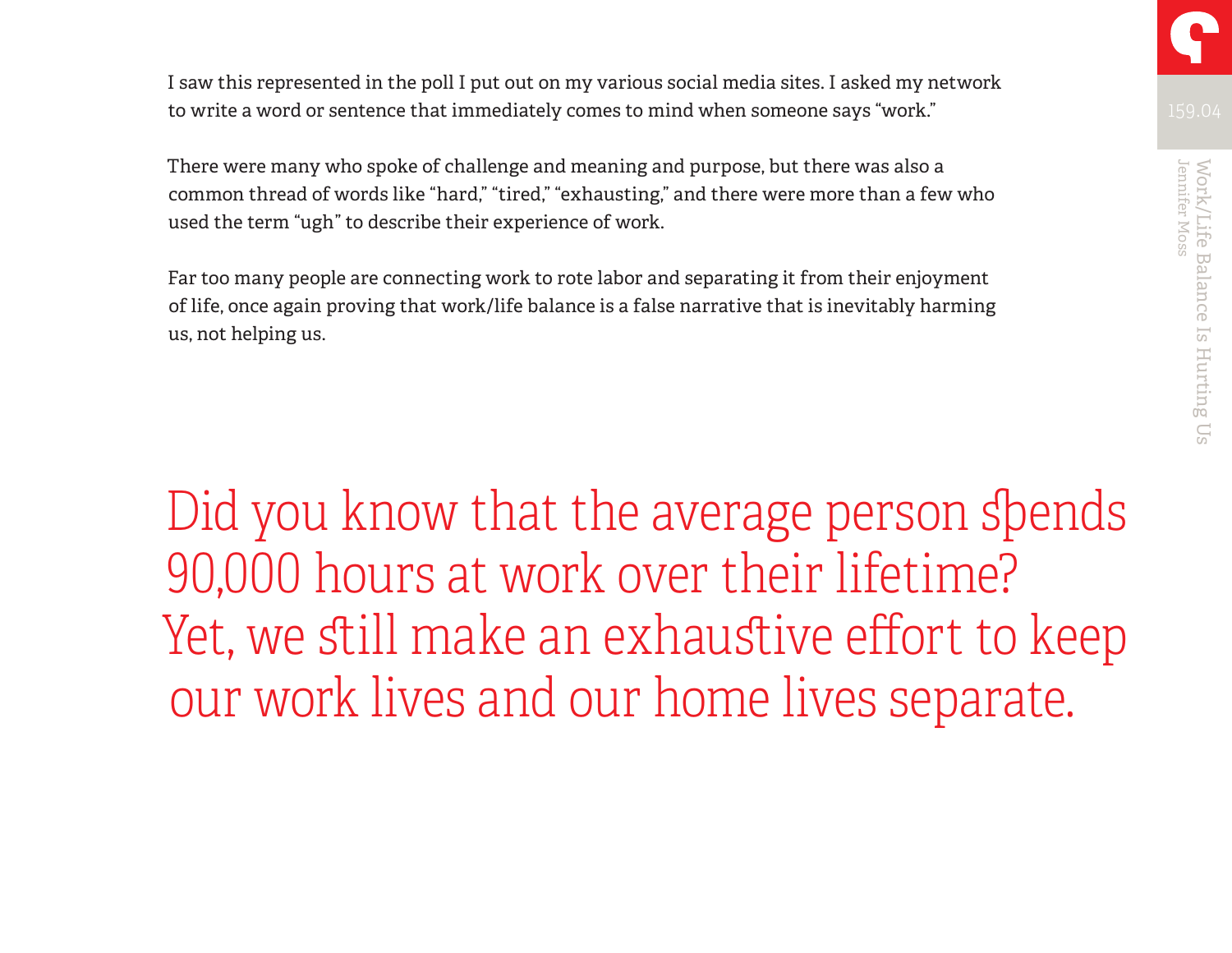## **The Introduction of Work/Life/Balance**

"Work/Life Balance" was a term born out of the UK in the 70s and is defined as "a comfortable state of equilibrium achieved between an employee's primary priorities of their employment position and their private lifestyle."

It became apparent that we needed to solve the problem of imbalance with an overworked, overstressed workforce who felt they were missing crucial time with family, friends, and the outside world of work. So, the work/life balance theory grew in popularity. It certainly sounded nice. Harmonious. Equitable. Healthy.

Unfortunately, words are not actions. And, after decades of research, we've witnessed how this balancing act has slowly evolved into a high wire performance, impossible to sustain and without any safety nets in sight. According to Anne Perschel, in the July 2010 issue of Global Business and Organizational Excellence:

"The notion of work as separate from life is a relatively new paradigm that is neither healthy nor productive ... the goal of work/life balance being one such example. In seeking the formula for the perfect way to divide our time and energy between work and life, we strive for the near impossible, and then feel guilty. We question what we are doing wrong such that 'balance' continues to elude us."

When something is good in theory but not in practice, and if we can't rely on the policies which we are building, then all of us have to recognize that it will never be successful. So perhaps, instead of continuing to attempt new ways to iterate on an old model, it's time to build a new one. What if we asked ourselves this? Can work and life be allies not enemies? Rather than bifurcate can they flow together instead?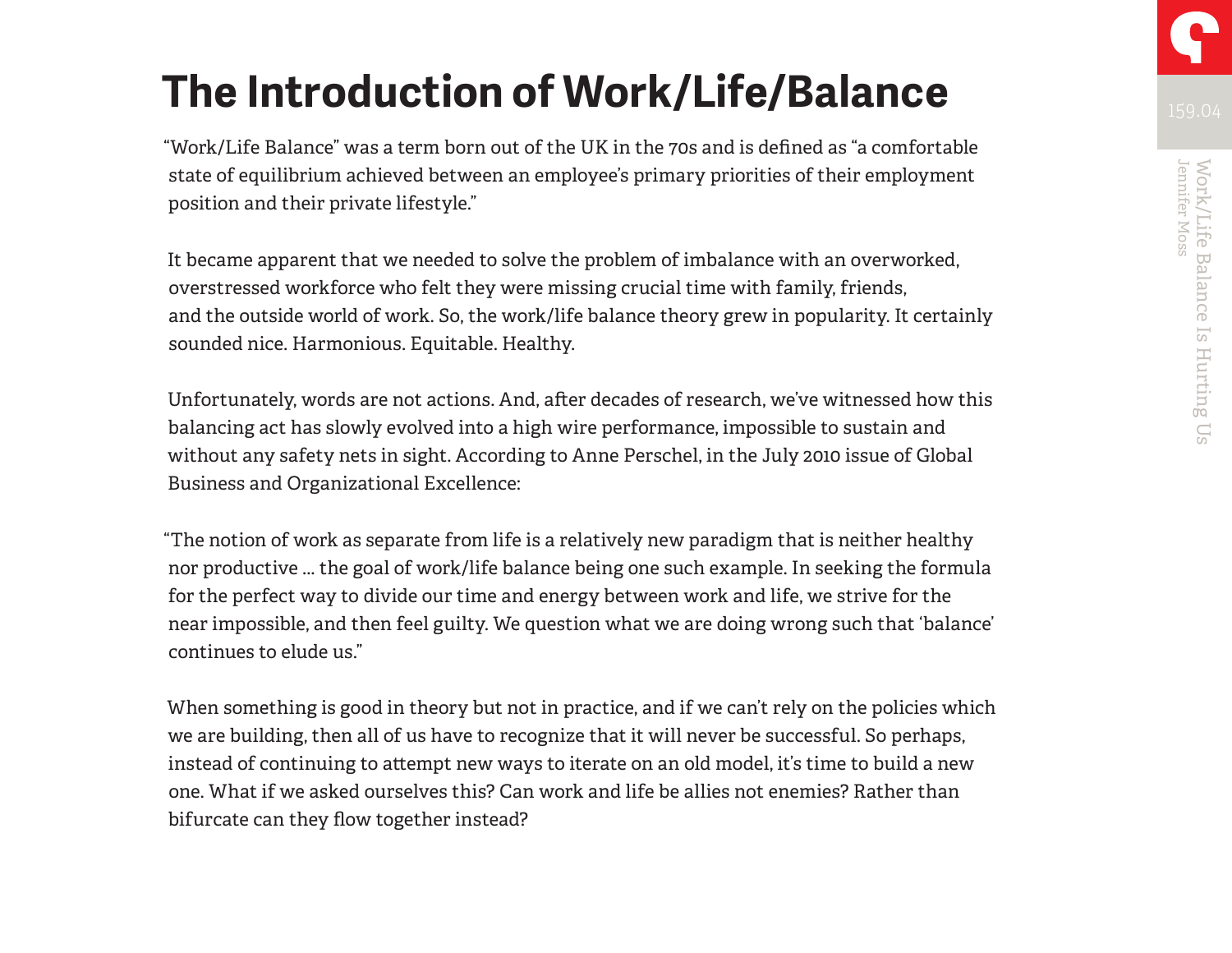**C** 

#### **Can't We Just Leave Work and Life Separate?**

The truth is, we can't. Our brains don't clock in and out. The experiences we shape in our days, in our nights, and all those moments in between, make up the whole person. We can't stop our neural processes from engaging and forming new memories and behaviors just because we're at home, or at the store, or at our desks. Therefore, we have to figure out a better way to connect the two. For our own benefit.

If you analyze the work of Dr. Seligman, former President of the American Psychological Association, s Professor at UPenn, and considered the founding father of positive psychology, you start to realize why work and life should be on a continuum.

In his early days as a researcher in positive psychology, he defined the term "PERMA," an early model of happiness. The acronym stands for the five elements essential to lasting contentment:

**P | Positive Emotion:** Peace, gratitude, satisfaction, pleasure, inspiration, hope, curiosity, and love fall into this category. Distinguishing between pleasure and enjoyment is a central consideration. Pleasure is connected to sustaining bodily needs such as thirst, hunger, and sleep. Enjoying a moment or a series of moments comes from intellectual stimulation and creativeness.

**E | Engagement:** Losing ourselves to a task or project that provides us with a sense of "disappeared time" because we are so highly engaged. When we are passionate about the work we're engrossed in, it can create a sense of "flow" or "bliss." This feeling can occur in our extracurricular pursuits from dancing to exercising to gardening. It can also occur at work. As the saying goes, "If you love what you do, you'll never work a day in your life."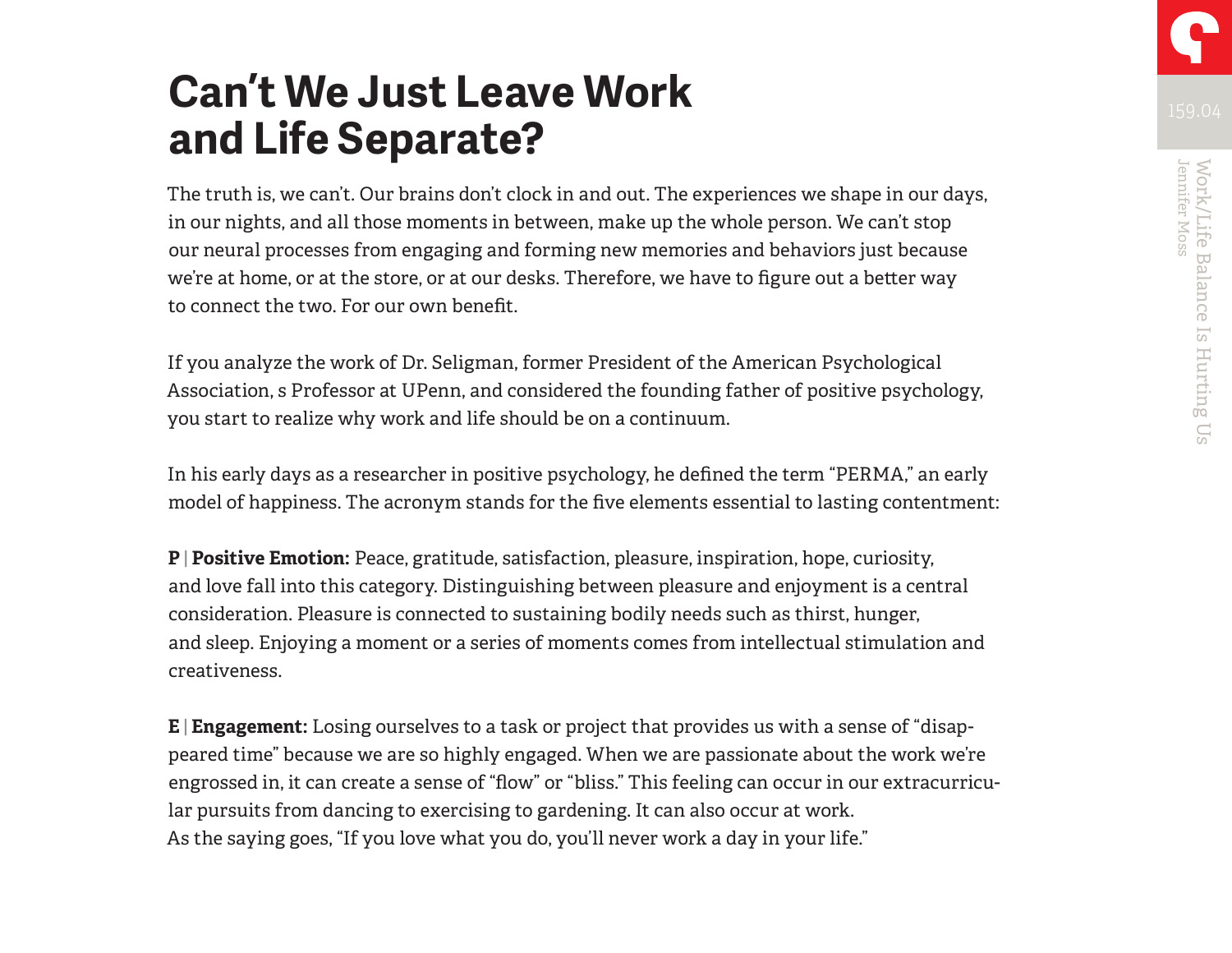**R | Relationships:** People who have meaningful, positive relationships with others are happier than those who do not. Since we spend 70% of our waking hours at work, it becomes even more important for us as leaders to facilitate those healthy, positive relationships.

**M | Meaning:** Meaning comes from serving a cause bigger than ourselves. Whether a religion or a cause that helps humanity in some way, we all need meaning in our lives. When we build in meaning at work for our employees, it creates a deeper sense of accomplishment when goals are reached. We then attach value to their input, which leads to a happier, healthier work experience.

**A | Accomplishment/Achievement:** To feel significant life satisfaction, we must strive to better ourselves in some way. We tend to only focus on the home runs or the big goals instead of celebrating the small wins that take us to those big goals. When we break down the effort, we can feel like we're on the path to success, versus pursuing a distant goal.

The PERMA model reminds us that happiness is not about chasing pleasure, but rather, actively engaging in long-term, sustainable life goals that include daily investments in positive work, activities, and relationships. It should also remind us that of those five pillars noted above, you would find four that directly correlate to positive work environments. Engagement, Relationships, Meaning, Accomplishment—work offers these benefits, but only if we are in a job we enjoy.

Our brains don't clock in and out. The experiences we shape in our days, in our nights, and all those moments in between, make up the whole person.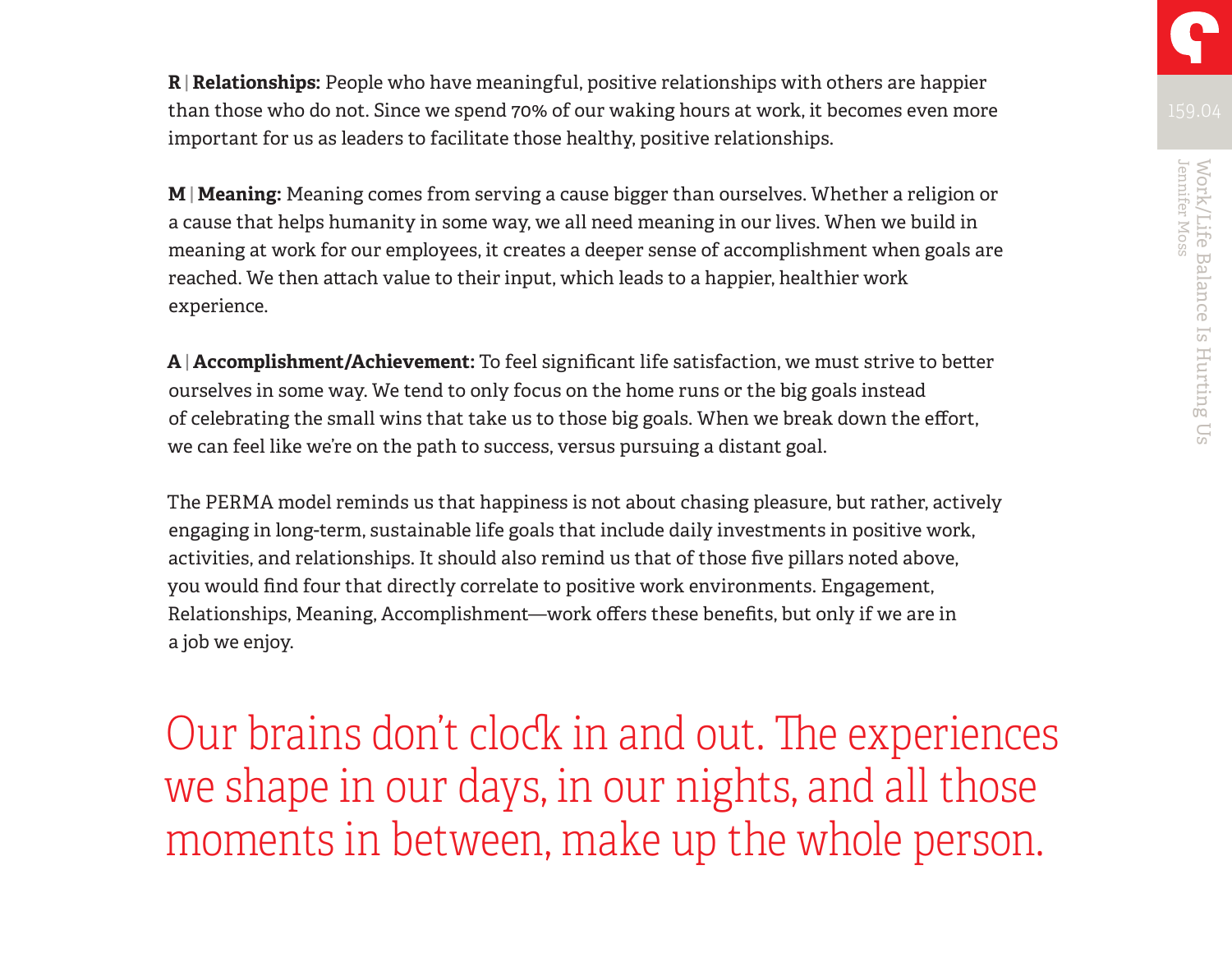## **The Power of Purpose**

In the book *Blue Zones*, author Dan Beuttner teamed up with *National Geographic* to find the world's longest-living people and study them. He knew that the reasons for why they had lived so long would be tied to lifestyle and environment because earlier research had suggested that genes determine only 20% of longevity. What resulted were nine principles that Buettner has coined the Power 9®, and number two on the list of common traits to longevity is highly relevant to this discussion.

According to Buettner and his team of demographers, purpose is one of the keys to a long life, well lived. Remarkably, knowing your sense of purpose is worth up to seven years of extra life expectancy according to his research. Through his travels, the author learned that the Okinawans call the concept of purpose "Ikigai" and the Nicoyans call it "plan de vida." For both, it translates to "why I wake up in the morning."

What I love about the author's discoveries is that purpose is part of the human condition. Whether we are in Japan (Okinawans) or Costa Rica (Nikoyans) or in the UK or Canada, we are all looking for purpose−driven work. And, for those who find it more readily than others, it can mean almost a decade of extra years on our already fleeting life.

Sadly, if we end up becoming weekend warriors, only living for Saturdays and Sundays, life is going to pass us by so quickly that we'll look up and a decade will have flown by. But, if we love what we do and we wake up most days filled with purpose and meaning, we don't have to live for the future. Rather, we can live for today.

As leaders, we need to not only live and breathe this mantra ourselves in order to inspire it in others, we also have to give our people meaning that can start at work, so that it can flow between both work and life.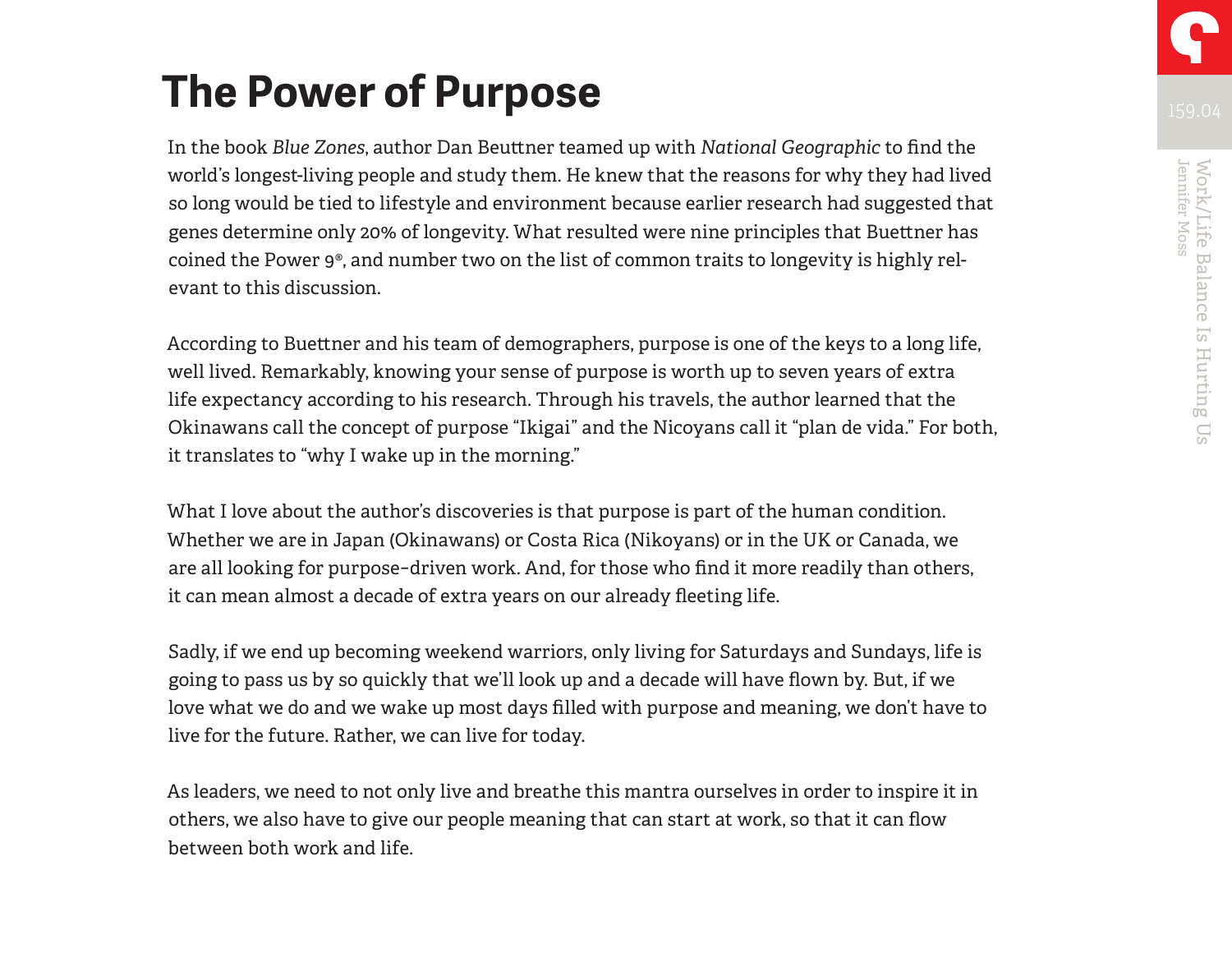In addition to meaning, we need to offer trust to our employees that allows them to be passionate and find purpose, but also take that fuel and optimize with autonomy. If we think about this from a work/life flow standpoint, this might mean flexible working hours so ideas can be brewed at any time rather than become confined to specific hours. Or, if that can't work inside your organization, consider being more focused on a "product versus process," allowing employees to reach milestones instead of asking them to outline every step along the way.

Let me be clear, I am not arguing for more time at work. We should allocate the time we spend at work and in our personal lives appropriately. What I am emphasizing is a better understanding of what is work and what is play and how we might be better able to combine the two. I want us to refute the traditional belief that work is work and life is life.

I also want to suggest (which may sound unsettling to some) that it's okay for certain members of our team to work outside the nontraditional hours of the day if that makes sense for their life. Should it really matter that much to us if our people want to add a few hours of work throughout the weekend because they had a stressful week and instead take an additional hour or two in the week to replenish?

Isn't this a much healthier balance than how we're currently and unsustainably handling it?

If we love what we do and we wake up most days filled with purpose and meaning, we don't have to live for the future. Rather, we can live for today.

**C**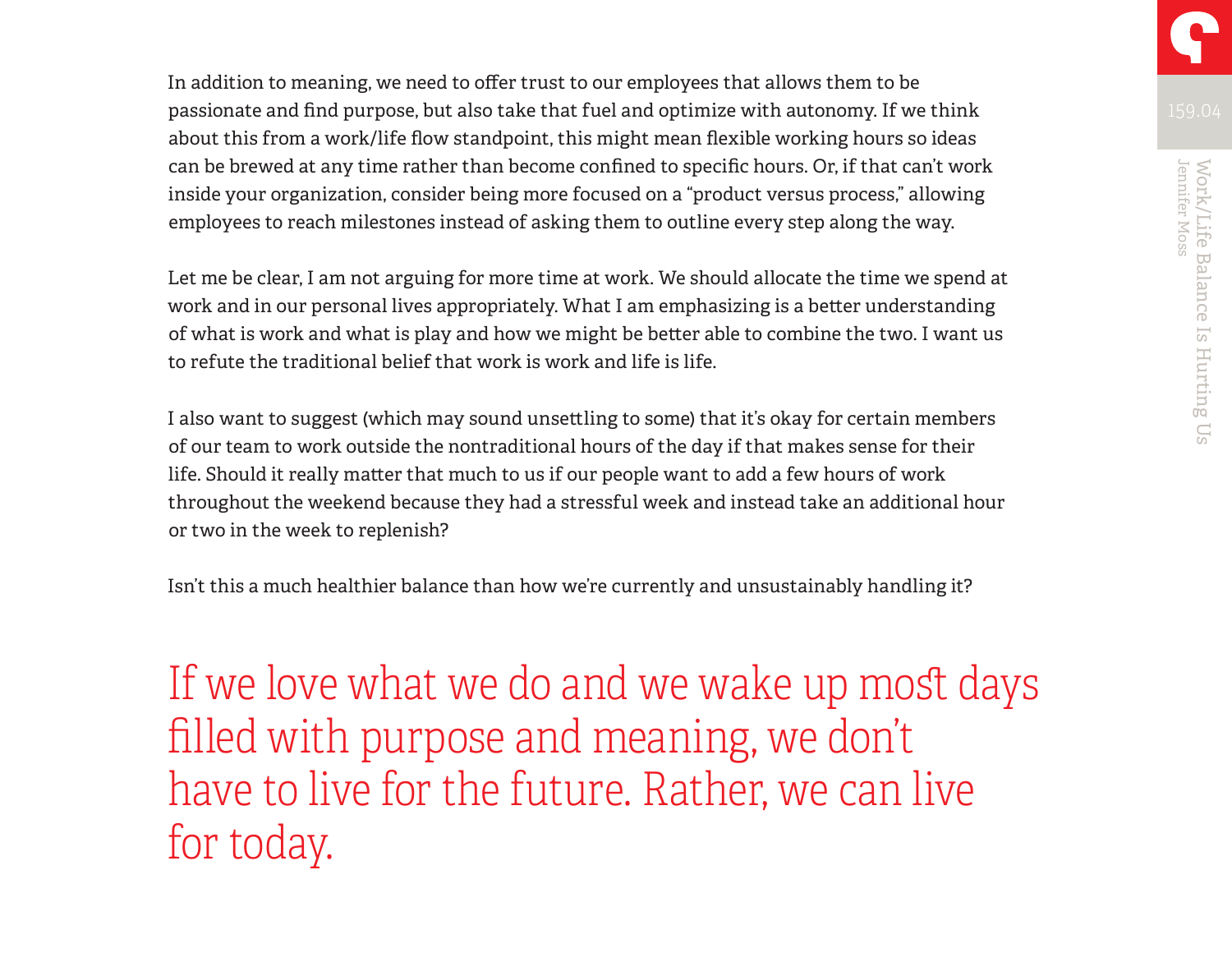#### **How Work Makes Us Feel Alive… And Keeps Us Alive Too**

A series of studies, on work related to healthiness over time (one that took place over the span of eight decades) continues to bolster the argument that high engagement at work increases health, wellbeing, and longevity.

One of those draws on the findings of an unprecedented study of 1,528 gifted children followed from the early 1920s until their deaths. "The Longevity Project: Surprising Discoveries for Health and Long Life from the Landmark Eight-Decade Study" (March 2011) claims that "workers who advanced in their careers and took on more responsibility were also more likely to live long, healthy lives."

Co-author Howard S. Friedman, a psychologist at the University of California, Riverside notes, "If you want to improve your health, you shouldn't just go on a joyride, but get involved in meaningful, productive kinds of things." (LiveScience 2011)

The heaviest implications of walling off the space between work and home end up being our inability to cognitively achieve it. Some of you may think you are doing it well, and I'm sure there are some of you who manage to separate the two quite well, but the vast majority of people are unable to master the separation quite so effectively. For you, it's that feeling in the pit of your stomach, that weight you feel on your chest, that gnawing worry that appears in the middle of the night disrupting your sleep. These are all implications from attempting to push work into one box and life into another.

So, what happens when we integrate versus separate?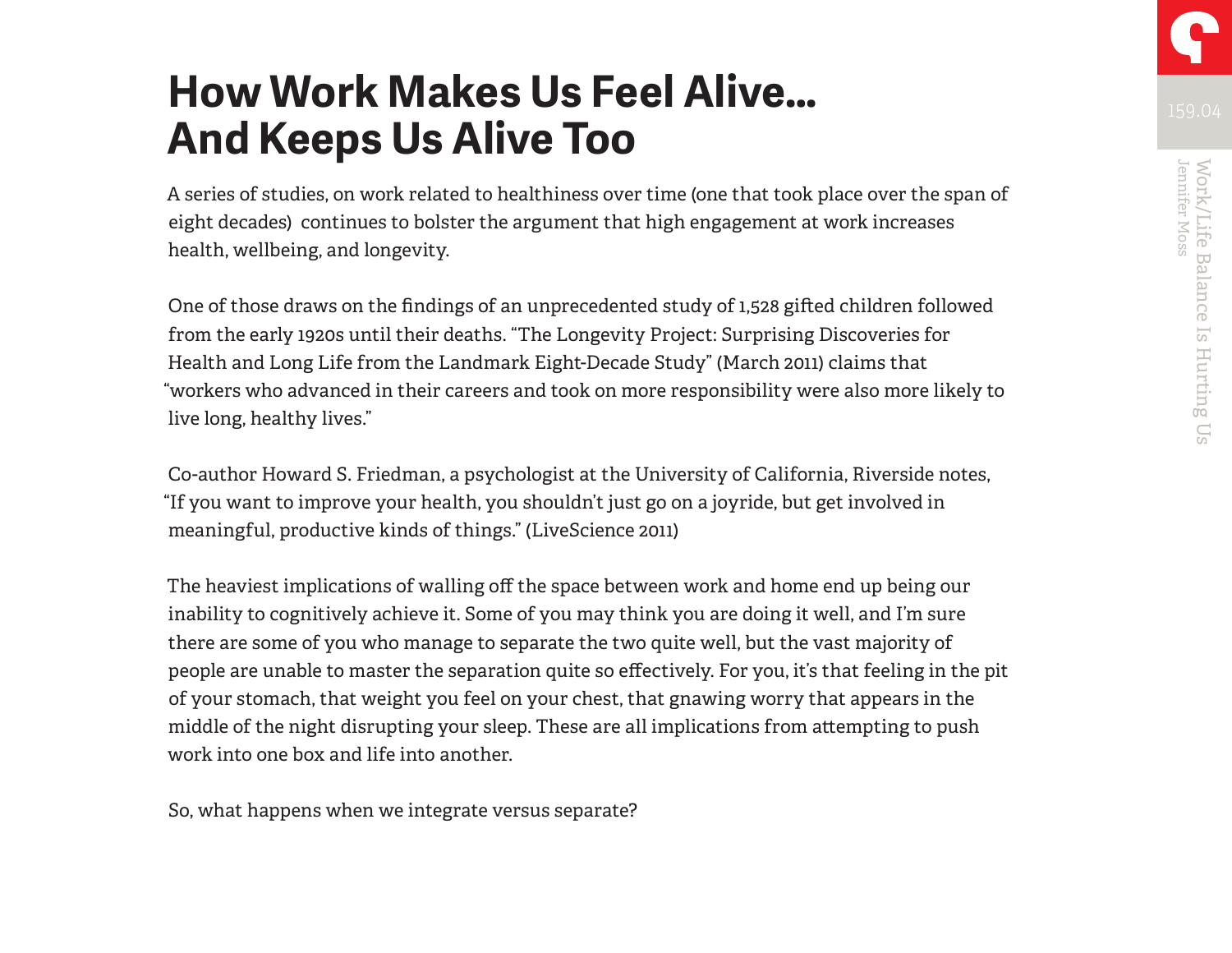## **The Whole Person**

When describing the concept of welcoming the Whole Person to work, it is imperative to understand how it differs from the individual vs. the collective.

When we imagine inviting the whole person to work, this means that we understand how our life and work ebb and flow between the two, versus the stop and start, door−to−door approach we've become used to.

The truth is, work comes home with us and our home comes to work with us.

For example, it is highly possible that a parent, who has been up all night with a sick child, may bring their sleep-deprived stress into work with them. Lack of sleep is highly common in working parents and can result in a number of actions that impact their work. Responses to lack of sleep can include restlessness, distractibility, lack of emotional control and procrastination. The dollar value impact alone, as claimed in a National Geographic documentary, costs American business \$100 billion annually.

Do we ask people to stop having children?

Obviously not—that's ridiculous.

Well then, why don't most organizations do a better job of empathizing? Instead of being unrealistic about the challenges parents face, perhaps we should build better systems to support the reality. And, what about those employees who are caregivers for a parent? The number of children caring for their parents is going to increase exponentially in the coming years as the Boomer demographic continues to age. Defined as the "Sandwich Generation", nearly half (47%) of adults in their 40s and 50s have a parent age 65 or older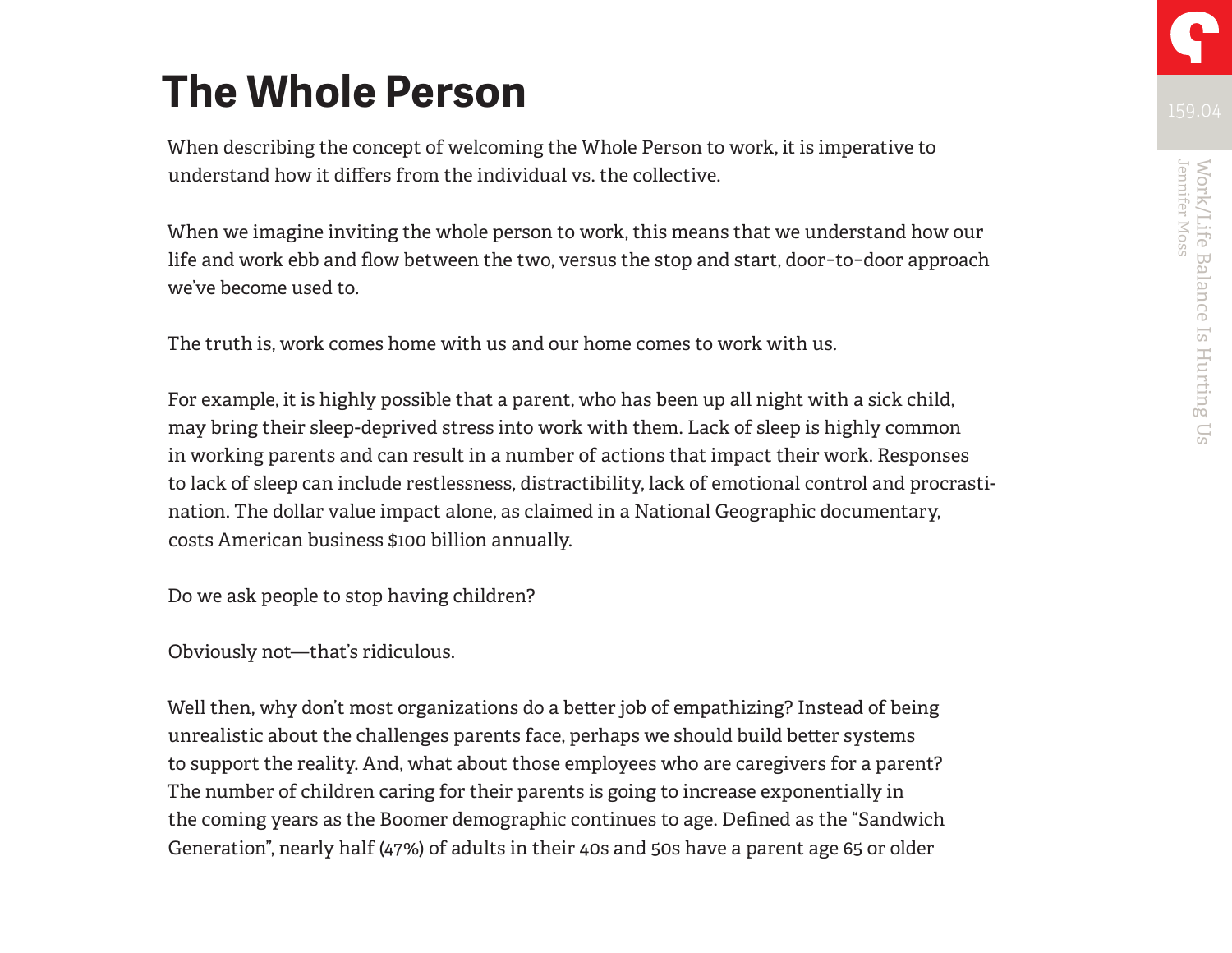and are either raising a young child or financially supporting a grown child. Caregivers specifically make up 29% of the U.S. adult population , a massive and growing number.

Once again, this type of personal stress can lead to high cognitive load, lack of sleep, increased sick days, and even higher mortality .

This is where we as employers and leaders need to understand that life, and all of its stressful moments, will happen, whether we like it or not. So, instead of ignoring these truths, we need to embrace them.

I've walked in these stress filled shoes during my career so I have a deep empathy for others who have also dealt with personal stress, while juggling professional expectations. I'll share one of those moments now.

### **The Whole Me**

When my husband got sick, and was fighting to heal and stay positive in the hospital, I still had to get up and drag my tired and pregnant body to face work every day. I would awake to a warm little sleeping baby boy beside me, who I would kiss goodbye and leave in the arms of my mother. It would be early, but I would want to see Jim before I headed into the office and deliver him a piping hot Starbucks coffee and a kiss. I would then go and buy myself a blueberry scone (ironically I now cannot stand the smell or the taste of blueberry scones—some memories never die).

The part that sticks out for me the most through all of this was the realization that life doesn't stop just because you are in crisis. Although I had all the incredible support from my team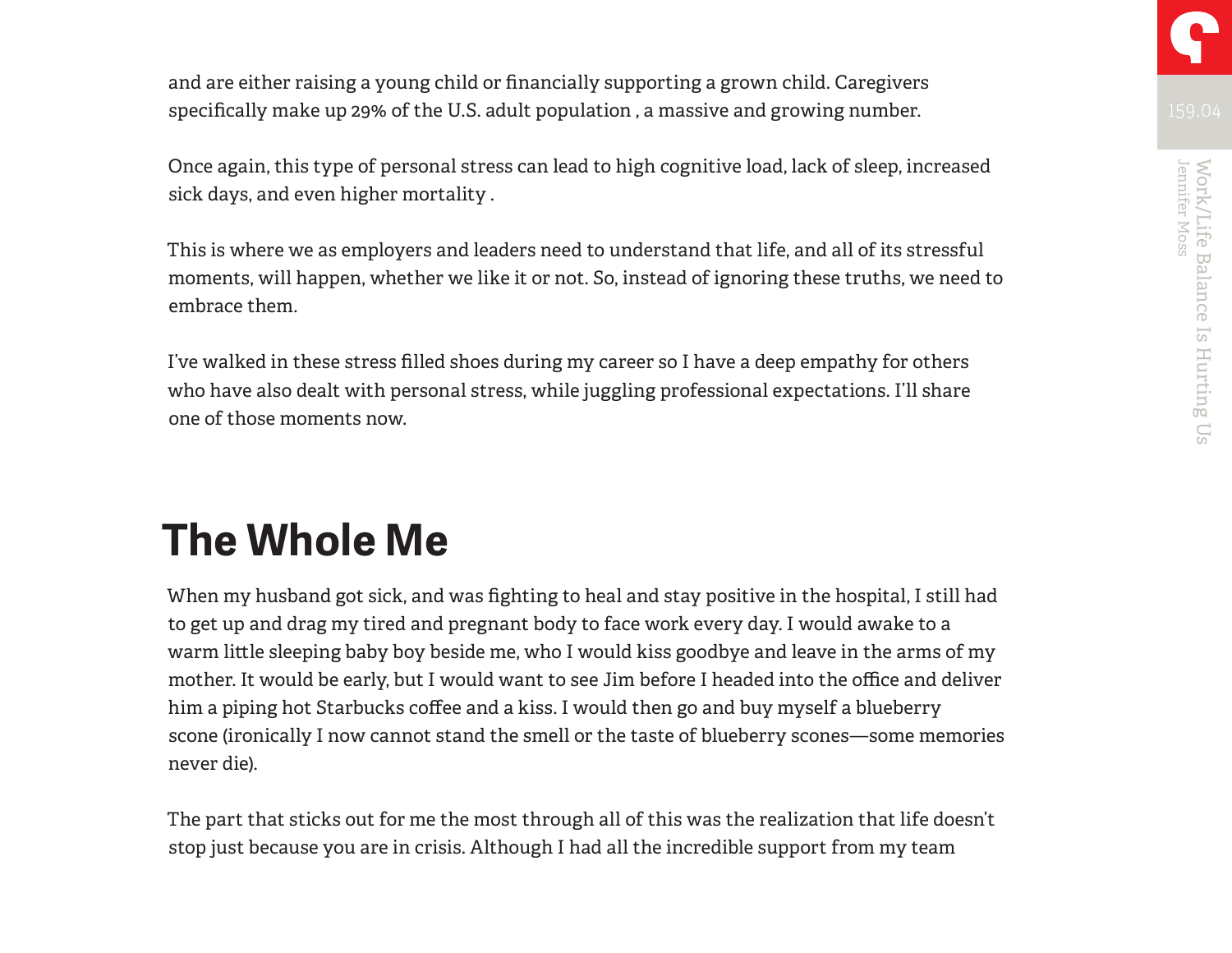and everyone was pitching in, I still had my work ethic and desire to deliver on what was expected of me. It was actually a healthy distraction from the fear and worry that would go on in my head every other waking minute of the day.

But, it was also very stressful. I was coming in to work half of who I used to be. I was thinking about Jim constantly and I was most certainly not a fully engaged person at work. But, my incredible boss would rally around me as I figured all of it out. They had nothing but empathy for what I was dealing with and I will never forget it.

It was also the job that was covering Jim's rapidly increasing healthcare costs. If it weren't for my incredible employers, we would have racked up a three quarter of a million dollar hospital bill.

These experiences all played in to how grateful I was to have a boss who embraced me, the whole person, at work. If I'd had no flexibility to be with Jim when he needed me, or my benefits had been cut off, or I was let go because there was an intolerance to my distractibility, Jim may not have had the kind of medical and emotional support he needed to walk out of that hospital six weeks after he entered it.

Without that support, can you imagine how our story would have ended?

The truth is, work comes home with us and our home comes to work with us.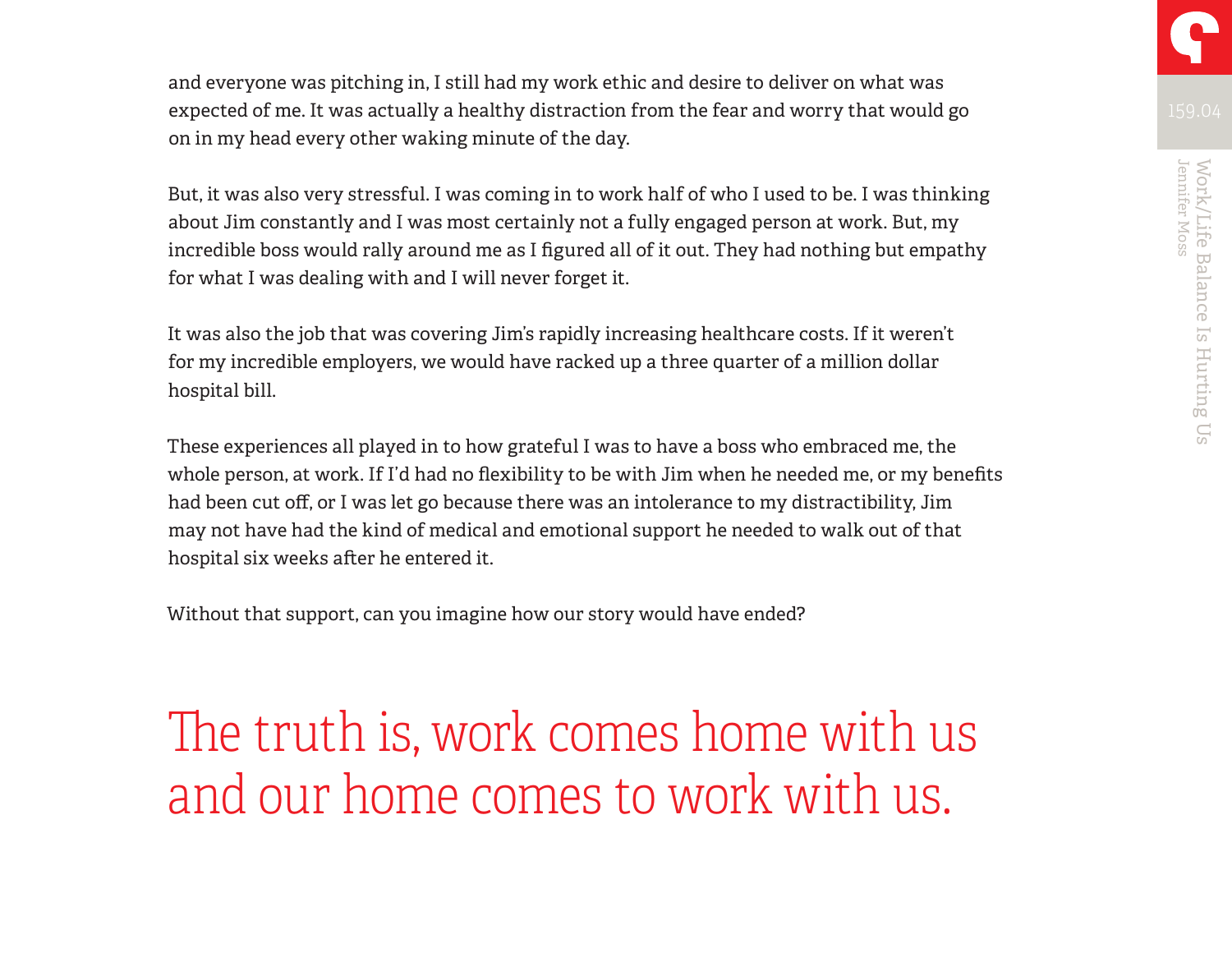I am grateful to an employer who got it right in that moment and saw me as the whole person. So, how do we extrapolate that across all organizations?

My point in writing this narrative is this:

We don't shut off our emotions from one door to the next. Our character is part of who we are at all times. We may shake on and off a persona, but the thoughts that live deep within our psychological makeup can't be turned on and off like a faucet. So, when we say it is ok to bring your whole self to work, that means we accept that authentic behavior trumps all else.

Of course, the workplace still comes with boundaries. We may not want to use the office as a podium for activism, and nudists might still be asked to put on some clothes before coming to work. But, for the most part, we need to lead as ourselves and ask others to come in to work as themselves. We need to support good days and bad days—like a strong team—through injury and health.

So, why has it taken us so long to consider this way of thinking about the whole person as a strategic leadership option?

Once again, enter Work/Life Balance.

When we separate our work from the rest of our lives, we lose out on the chance to be supported in both worlds. And, unfortunately, trauma will affect almost all of us in our lifetime. It is unlikely that we will come in and out of this world psychologically unscathed. We need to rely on our employers to help us get through the most challenging times in our lives. They need us to trust them, and feel like we can communicate these life experiences that are shaping our experience at work.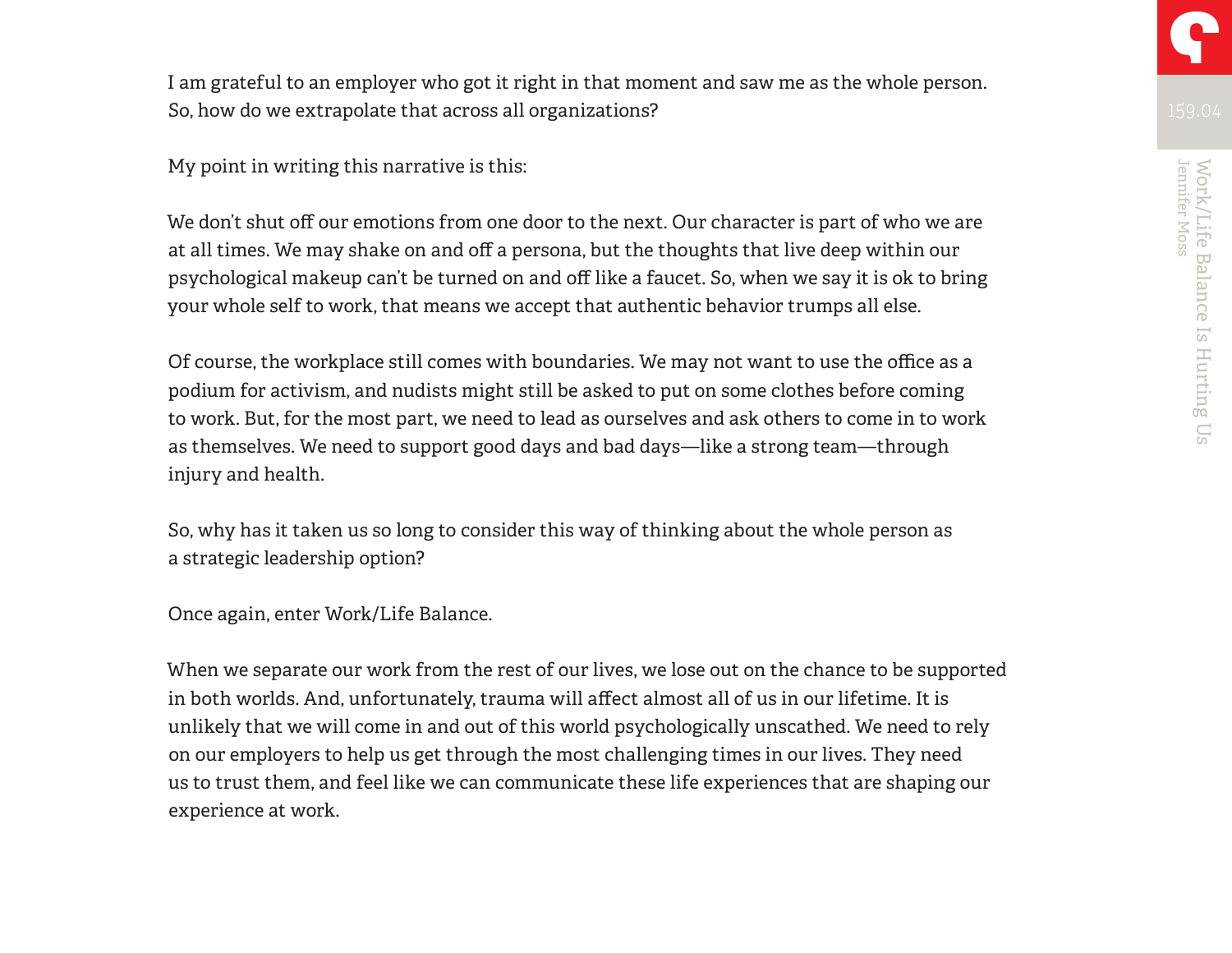As a leader of an organization, I would prefer to give my employees the freedom to work through their stress, rather than ask them to keep their emotions tucked away at work. In every situation where I've helped one of my staff work through their personal issues, they've come back to work energized, healthier, and more loyal, engaged, and productive.

Before I close this discussion, I would like to leave you with some food for thought. If we thought sleeping through 90,000 hours of our life seems like a pretty big waste of time, then why is it ok to spend 90,000 hours at work, essentially doing the exact same thing?

If you're sleeping through your life. Make a change. Find your purpose. Learn something new. Ask your boss to give you a challenge. Talk to a coworker and make a new friend at work. Start a project. Make work more enjoyable. Make it fun.

If you're sleeping through your work life. It's time to wake up.  $\Omega$ 

 $\overline{\Omega}$